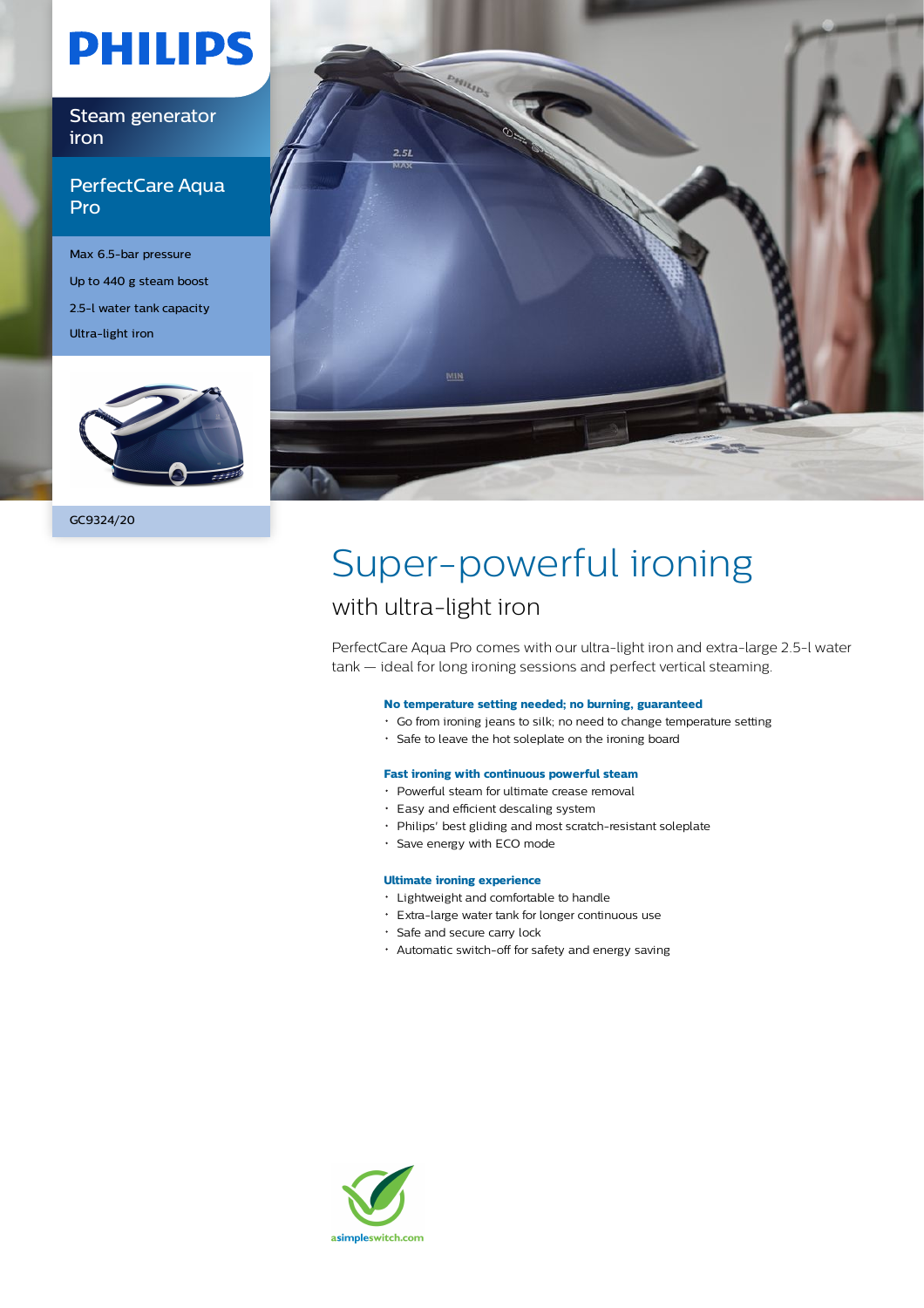### Steam generator iron GC9324/20

# **Highlights**

#### **2.5-l water tank**



The water tank has an extra-large 2.5-l capacity, so you get the convenience of up to 3 hours of continuous use with no need to top up the tank. It's also transparent, so you can get a 360° view of the tank to easily see how much water you have left to continue creating steam efficiently. When you do need to refill, your steam generator iron has a large filling hole that allows you to easily fill the water tank under the tap, or alternatively with a jug or bottle at any time during ironing

#### **Easy De-calc**



Regular descaling protects your iron and ensures you'll continue to get the very best steam performance. The exclusively designed and ideally positioned Easy De-Calc Plus function provides the ideal way to get rid of limescale and extend the lifespan of your steam generator iron. The iron will remind you with both light and sound when it's time to clean and descale. Then when your appliance is cold, simply remove the Easy De-Calc knob, collect the dirty water and scale into a cup and discard.

#### **Energy saving**



ECO mode allows you to save energy without compromising your ironing results. The ECO mode uses a reduced amount of steam, but still a sufficient amount to iron all your garments.

#### **OptimalTEMP technology**



With OptimalTEMP technology you'll no longer have to waste time changing temperature settings, waiting for the temperature to adjust or pre-sorting clothes. Iron all fabrics, from jeans to silk, with no burning guaranteed thanks to the perfect combination of temperature and continuous powerful steam.

#### **Safe carry lock**



Your steam generator iron includes a safe carry lock, which securely fastens your iron to its base without the risk of it slipping or someone touching the hot soleplate. It ensures safe and easy transportation around the house, to and from storage.



Innovative OptimalTEMP technology guarantees no burning on any ironable fabric. As well as the reassurance this provides whilst ironing, it also means you can leave the hot iron soleplate directly on your cotton ironing board without causing any damage. This helps to reduce any discomfort to your wrists, as you won't need to lift the iron to and from its base as often.

#### **Safety auto off**



The safety auto-off function automatically switches off your steam generator iron if it has not been used for a few minutes. This saves energy and gives you peace of mind about safety.



#### **Philips Green Logo**

Philips Green Products can reduce costs, energy consumption and CO2 emissions. How? They offer a significant environmental improvement in one or more of the Philips Green Focal Areas — Energy efficiency, Packaging, Hazardous substances, Weight, Recycling and disposal and Lifetime reliability.